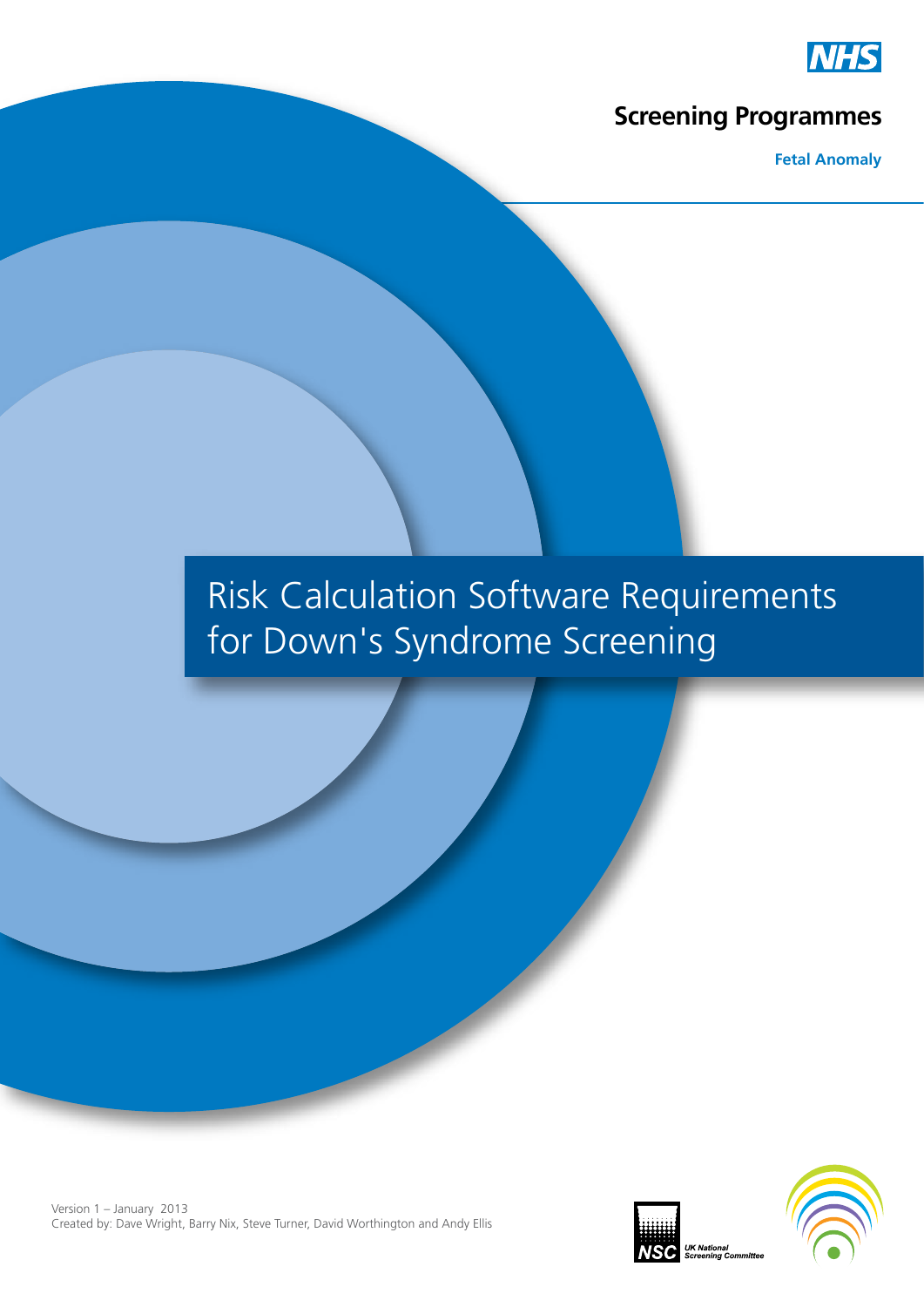### **Risk Calculation Software Requirements - January 2013**

## Contents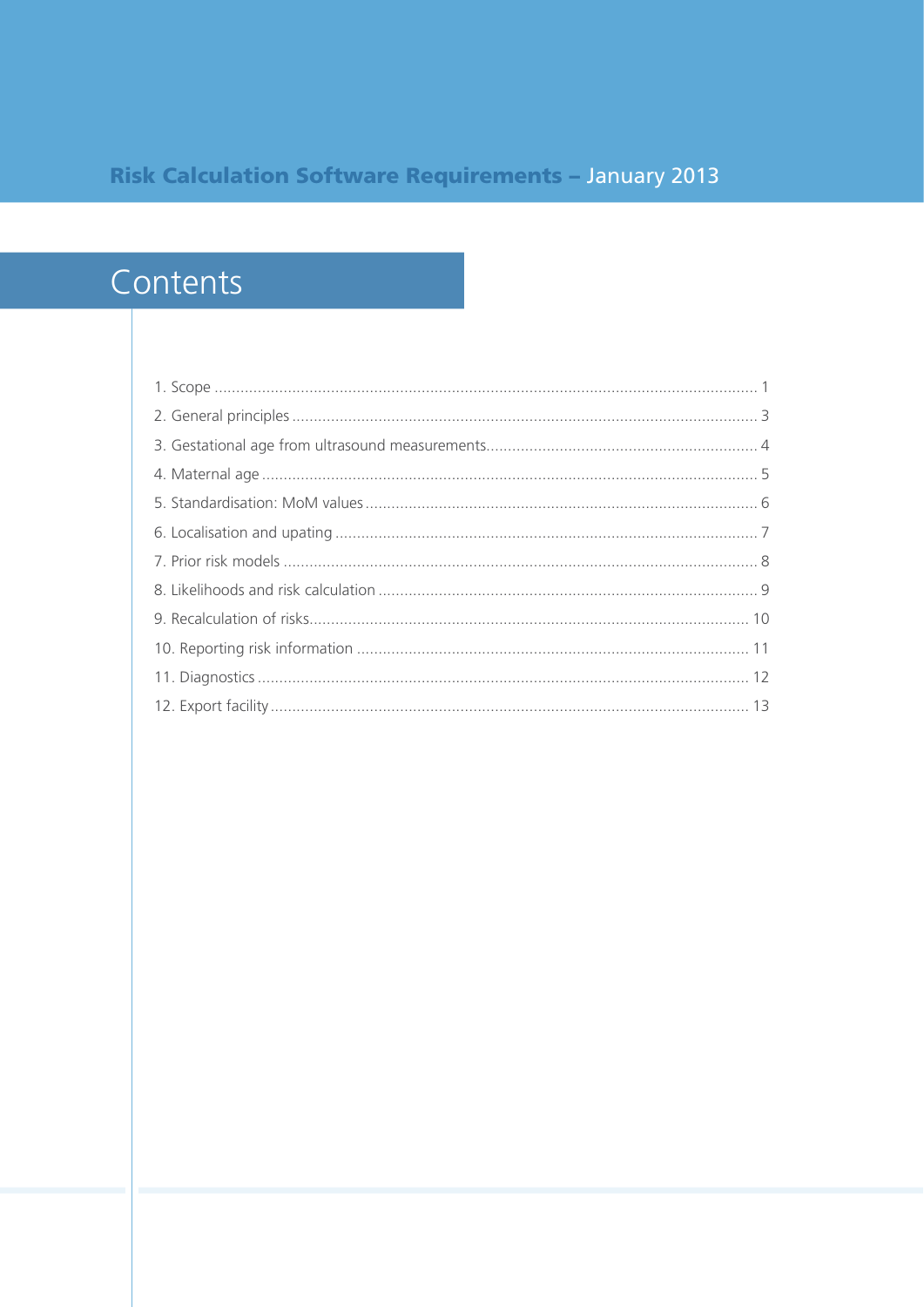## 1. Scope

This document presents definitions and requirements for risk calculation software used for Down's syndrome screening within the UK NHS. The definitions and requirements are intended to provide a minimal specification for T21 risk calculation software within the UK NHS.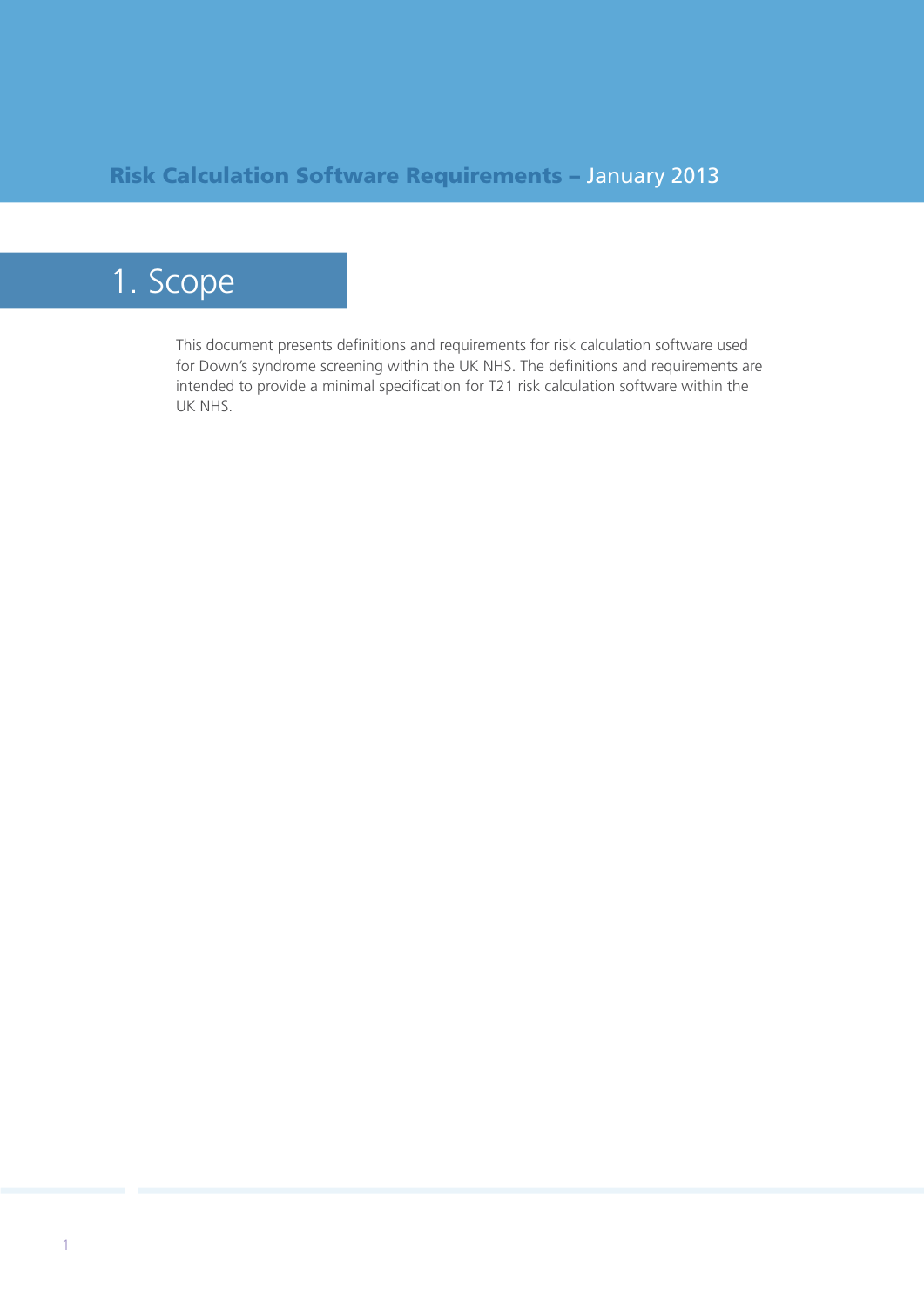## 2. General principles

This specification covers the following main elements

- i) the methods used to compute multiple of median (*MoM*) values and risks
- ii) the quality control and monitoring tools available for users of the software
- iii) data and audit requirements

The methods specified for *MoM* values and risks involve algorithms specified by a set of parameters. These parameters must be configurable and auditable.

#### **Requirement: Configurability audit and validation**

All parameters associated with the calculation of risk must be fully configurable under restricted access according to the requirements of the Fetal Anomaly Screening Programme (FASP). Parameters defining the distribution of *MoM* values will be specified by FASP. Configuration should be possible by electronic import of a file.

#### **Requirement: Audit trail**

All changes to the software parameters must be automatically recorded and auditable.

#### **Requirement: Validation**

For the purpose of validation, according to laboratory standard operating procedures, the software must be capable of running test cases to facilitate checks on *MoM* values and risks.

#### **Requirement: CE marking**

The software must comply with CE statutory regulations.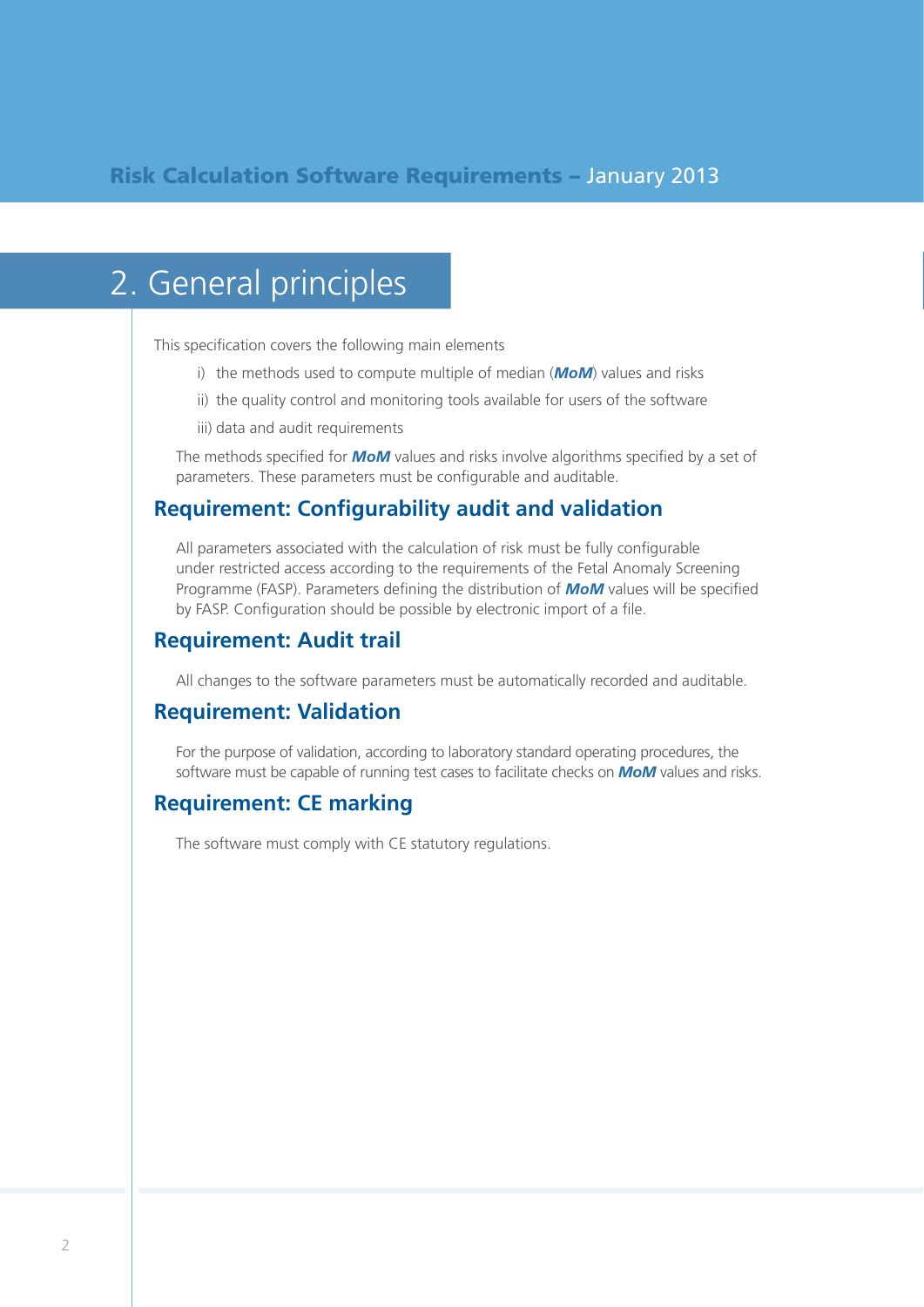## 3. Gestational age from ultrasound measurements

### **Requirement: Calculation of gestational age from crown rump length (CRL)**

For *CRL* in the range *a* to *b* inclusive, the software must be able to compute gestational age g in days as described below. If the *CRL* lies outside of the range *a* to *b*, the gestational age from this formula must not be used for risk calculation.

#### *Singleton pregnancies*

For singleton pregnancies, gestational age *g* in days at the time of the scan must be obtained from ultrasound measurements of *CRL* using the following formula.

#### $q = A + \sqrt{(B \times CRL) + C}$

#### *Twin pregnancies*

In twin pregnancies the gestational age must be obtained from the larger of the two *CRL* measurements using the above formula.

### **Requirement: Calculation of gestational age from head circumference (HC)**

#### *Singleton pregnancies*

For *HC* in the range *a* to *b* inclusive, the software must be able to compute the gestational age *g* in days as described below. If the *HC* lies outside of the range *a* to *b* inclusive, the gestational age from this formula must not be used for risk calculation.

#### $q = exp(A + (B \times HC) + (C \times HC^2) + (D \times HC^3))$

#### *Twin pregnancies*

In multiple pregnancies the gestation derived from the largest *HC* measurement must be used to determine gestational age.

#### **Requirement: Calculation of gestational age in days at the time of serum sampling**

The software must be able to calculate gestational age at the time of serum sampling using the formula.

#### $g$  at time of blood sample =  $g$  at scan + days(sample date - scan date)

In these expressions, *days(date 2 – date 1)* is the number of days from *date 1* to *date 2*. If *date 2* occurs before *date 1* this will be negative. *g* is the gestational age at the time of the scan.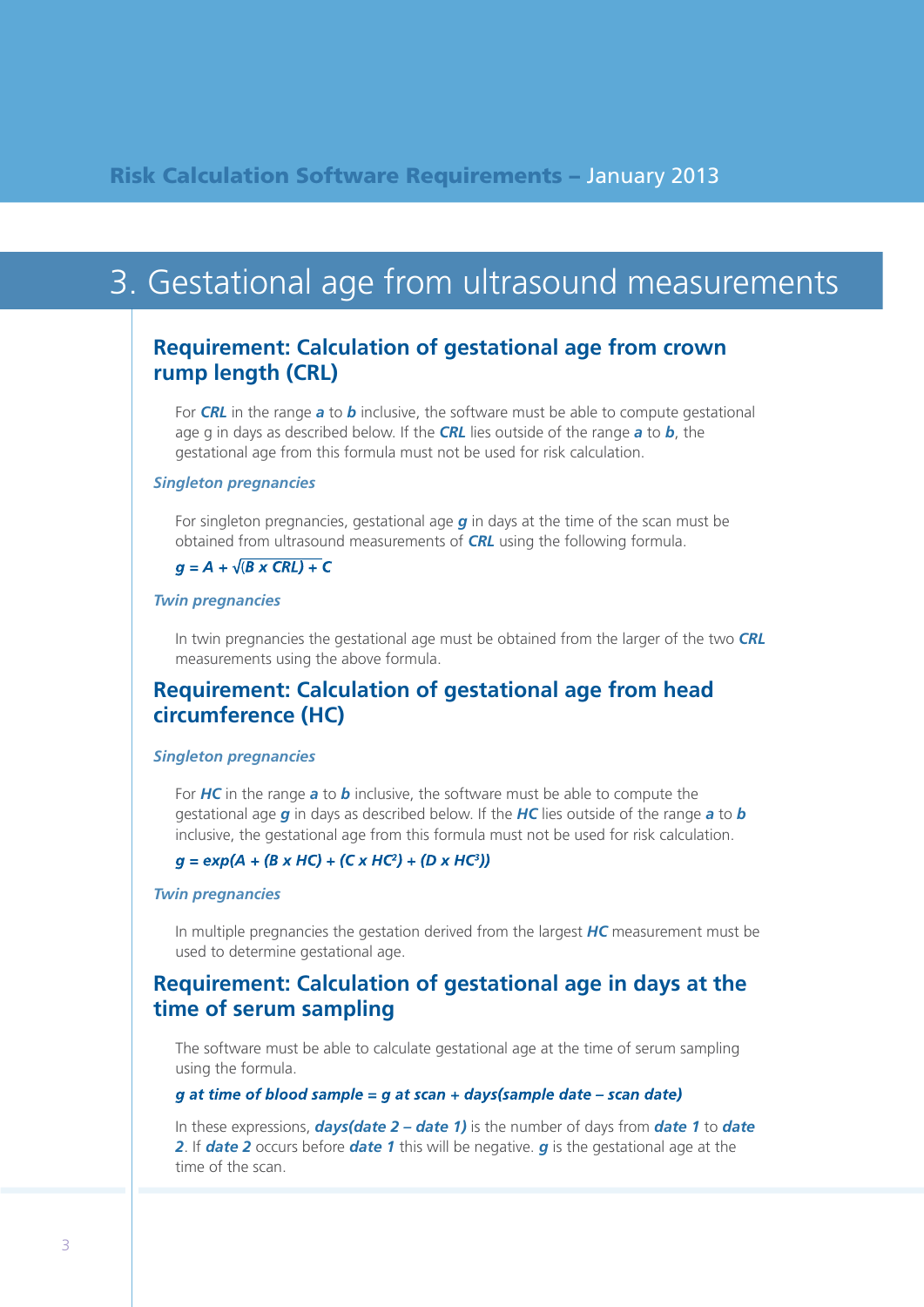# 4. Maternal age *m* (years)

### **Requirement: Calculation of maternal age**

The software must be able to calculate maternal age at the expected date of delivery as described below.

*Maternal age m (years) at the expected date of delivery (non IVF pregnancies)*

*m = (days(date of scan – maternal DoB) + 280 – g at time of scan)/365.25*

*Maternal age m (years) at the expected date of delivery (IVF pregnancies)*

*m = (days(date of egg collection – donor DoB) + 280 – 14 )/365.25*

For the calculation of prior risk, *m*, should be used with no rounding or truncation.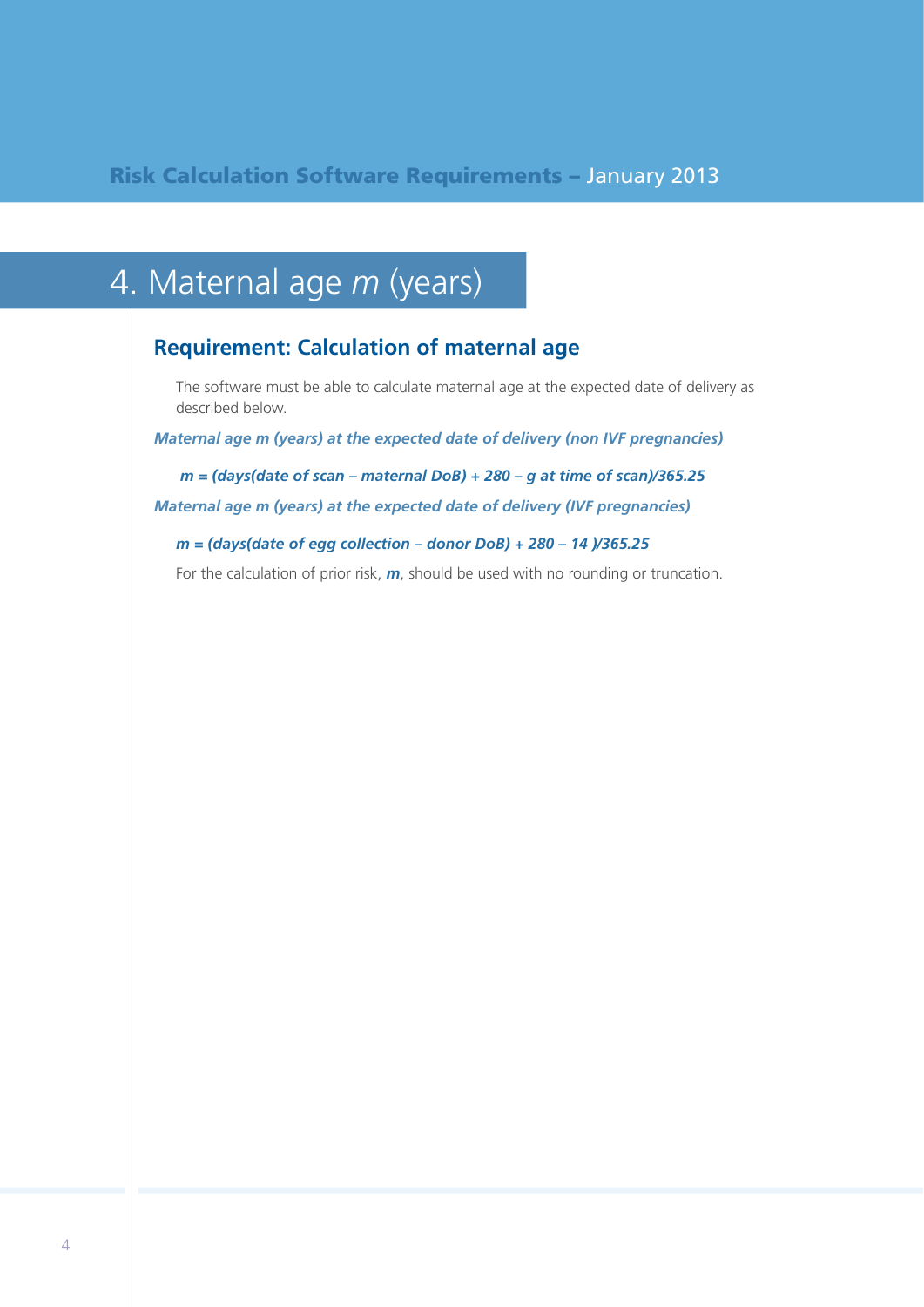### 5. Standardisation: MoM values

The median marker value for pregnancies with gestational age *g (days)*, maternal weight *w (kg)*, smoking status *(s)* and ethnicity *(e)*, is denoted by the function *m(g,w,s,e, ...)*

For a marker value *y*, in an individual pregnancy, the multiple of the median or *MoM* value is then given by:

$$
M \circ M = \frac{y}{m(g, w, s, e, \dots)}a
$$

In current software systems *m(g,w,s,e, ...)* is specified by defining separate mathematical functions  $m_g(g)$  and  $m_w(w)$  for gestation and weight together with factor adjustments for smoking, ethnicity and other factors.

#### **Requirement: Median regression equations**

The software must be capable of incorporating log cubic regression relationships for both gestation and weight.

 $\log_{10}$  (m<sub>c</sub>(g)) = A<sub>c</sub> + B<sub>c</sub>g + C<sub>c</sub>g<sup>2</sup> + D<sub>c</sub>g<sup>3</sup>

 $\log_{10} (m_w(w)) = A_w + B_w w + C_w w^2 + D_w w^3$ 

#### **Requirement: Adjustments other factors**

The software must be capable of incorporating gestational age (by day) factor adjustments for the following:

Ethnicity – at least eight configurable levels

Smoking – at least five configurable levels

Twins – monochorionic and dichorionic

Diabetes – at least five configurable levels

Method of conception – at least five configurable levels

Analyser – at least three configurable levels. (Analysers from the same manufacturer can give different results)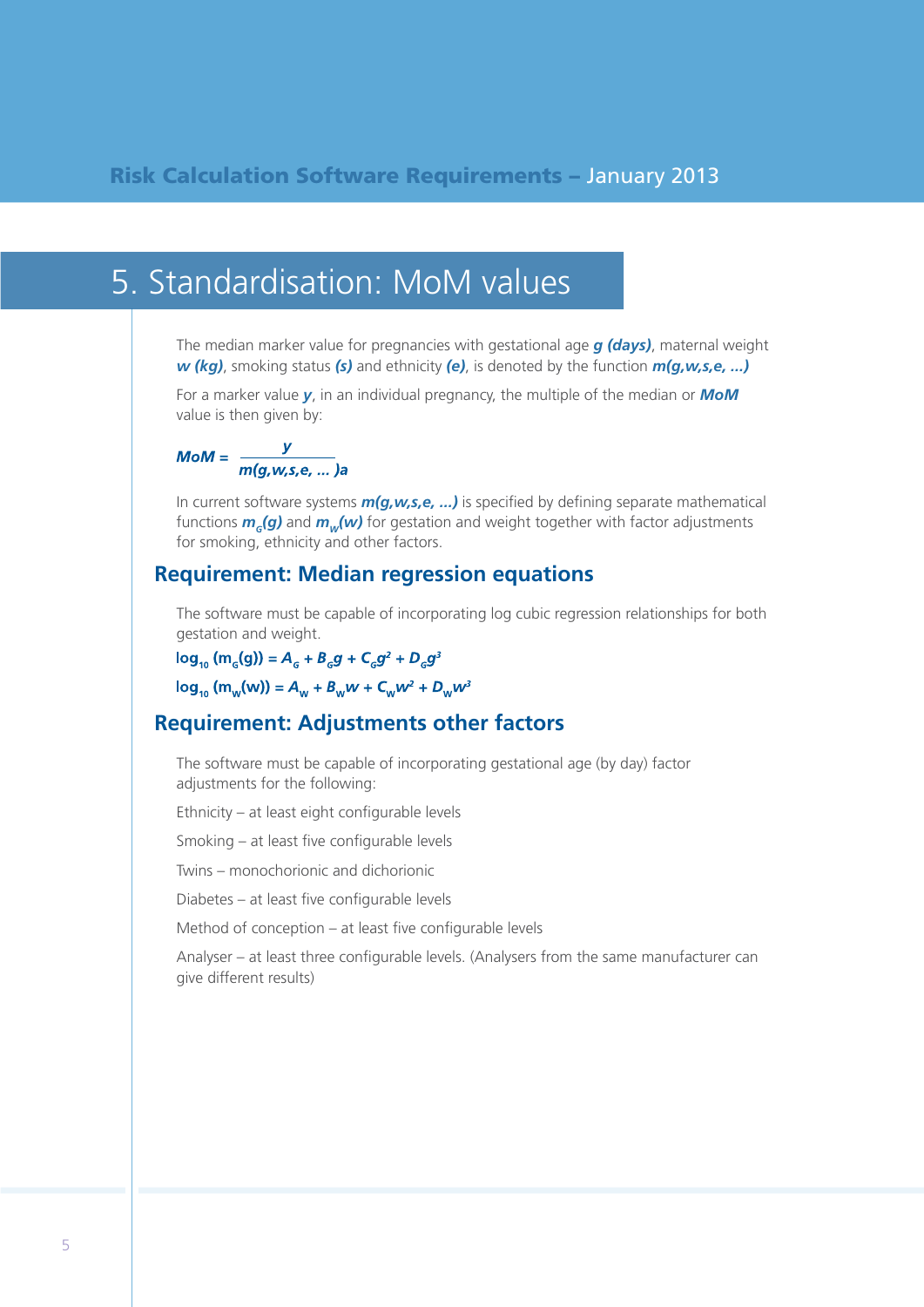## 6. Localisation and upating

In some circumstances it is necessary to make changes to accommodate differences between populations, laboratories, equipment or reagent lots. Functional forms can be updated by changing parameter estimates in  $m_c(g)$  and  $m_w(w)$ . This can be achieved through the incorporation of regression fitting functionality within the software or externally by export of data and analysis using standard statistical software. The inclusion of regression fitting software is not a requirement for the UK NHS.

#### *Factor updates*

Often the changes required are simple factor updates. This means that all median levels for the particular marker are multiplied by the same constant factor which can be achieved by defining a local factor *a*



In the reference configuration  $a = 1$  and during an update  $a \leftarrow af$  where *f* is an update factor. For example, if the overall median *MoM* value were 1.1, *a* would be multiplied by 1.1.

#### **Requirement: Factor updates**

Software must be capable of making factor updates using a median *MoM* value entered manually by the laboratory. The acceptable range of median *MoM* values should be from *a* to *b* inclusive.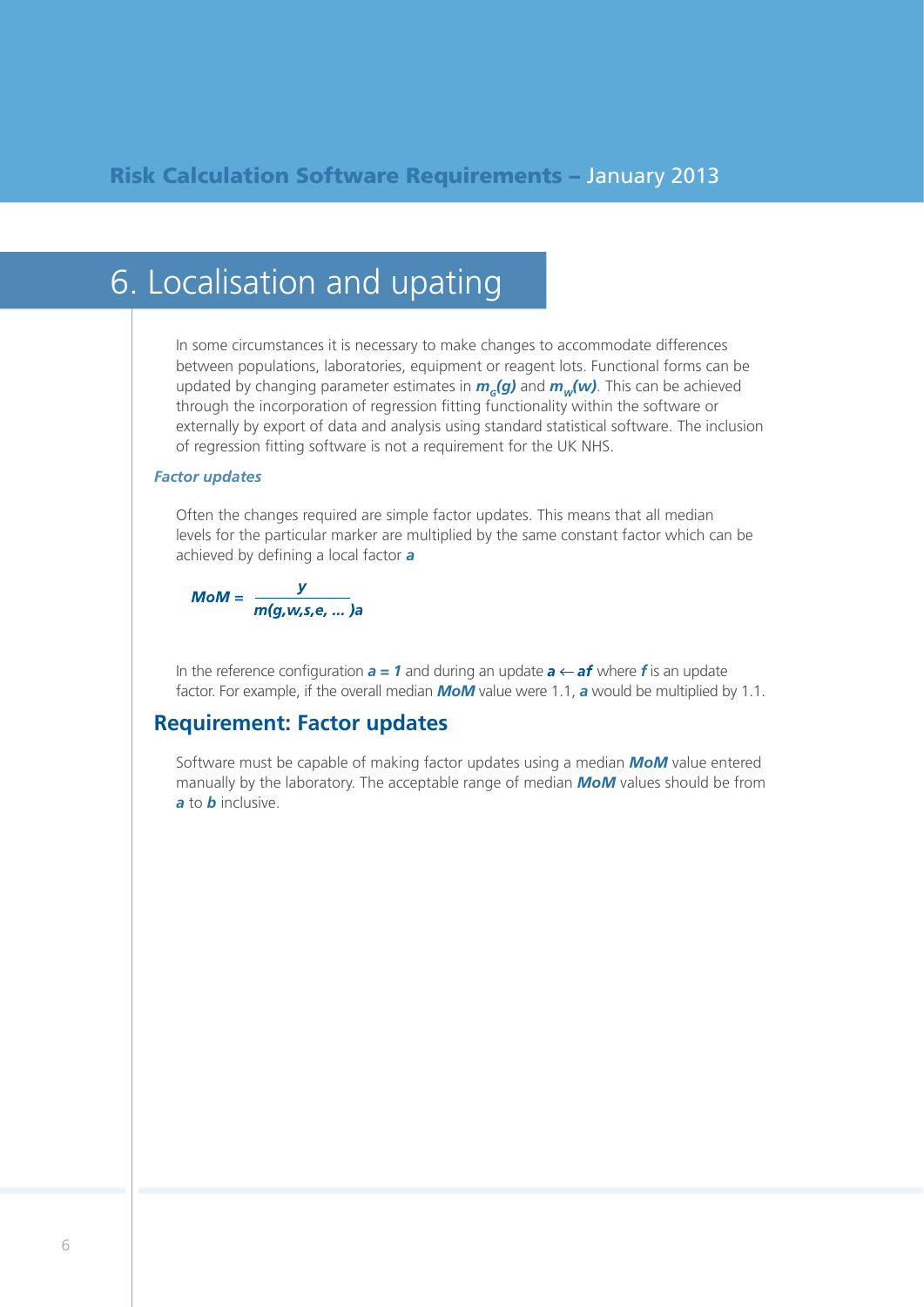## 7. Prior risk models

### **Requirement: Prior term risk of trisomy 21 at maternal age m at expected date of delivery in decimal year.**

The software must be capable of calculating the prior risk of Down's syndrome using any of the following

Pr[*T21 at term given m and no previous trisomy*] = A + exp(B+C×(m-D))

Pr[*T21 at term given m and no previous trisomy*] = A + B/(1+ exp(C+D×(m-E)))

Pr[*T21 at term given m and no previous trisomy*] = 1/(1+exp(A+B/(1+exp(C×(m-D)))))

Pr[*T21 at term given m and previous trisomy*] = Pr[*T21 at term given m and no previous*   $trisomy$ ]  $+Q<sub>Trisomy</sub>$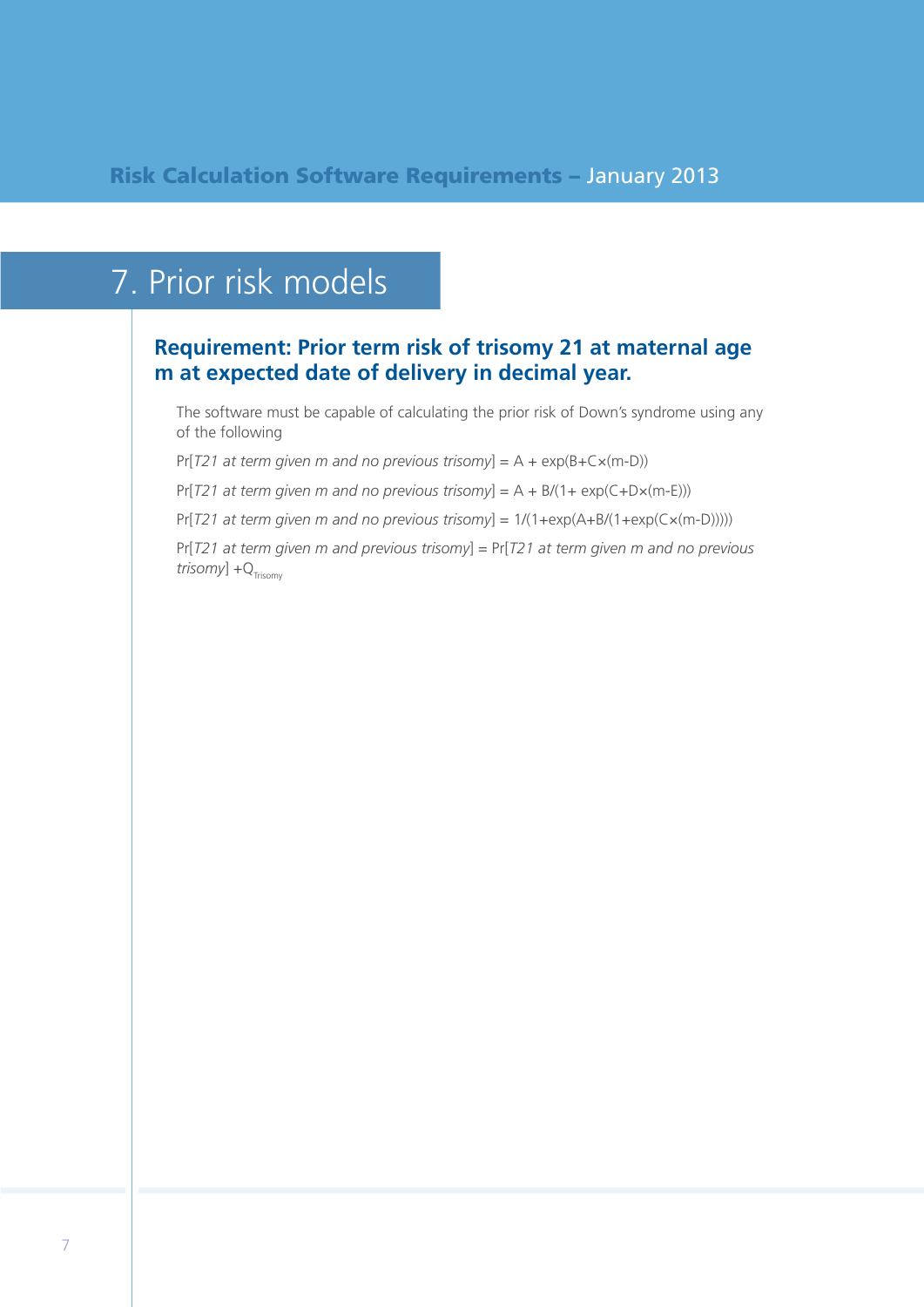## 8. Likelihoods and risk calculation

Risks are obtained by combining the prior risk of Down's syndrome with a multivariate Gaussian likelihood for the log<sub>10</sub> MoM values. These multivariate Gaussian distributions are specified in terms of a set of marker means, a correlation matrix and a set of marker standard deviations for each condition (e.g. normal or trisomy 21).

#### **Requirement: Truncation limits**

The software must be capable of applying condition-specific lower truncation limits *a* and upper truncation limits *b* to each marker *MoM* value to produce a truncated *MoM* value for use in risk calculation. Values below the lower truncation limit must be replaced by the lower truncation limit. Values above the upper truncation limit must be replaced by the upper truncation limit. In cases where *MoM* values are truncated, the original *MoM* value and the truncated value must be stored and it must be possible to display the original *MoM* value and truncated *MoM* value on the risk report.

### **Requirement: Mean log<sub>10</sub> MoM values**

It must be possible to specify mean **log<sub>10</sub> MoM** values in Down's syndrome pregnancies by gestational day for singleton pregnancies, for monochorionic twin pregnancies and for dichorionic twin pregnancies.

#### **Requirement: Fetus specific risks in twins**

In situations where one or more markers (e.g. NT) are measured on each twin and the twins can be assumed to be dizygotic, the software must be able to produce fetus specific risks.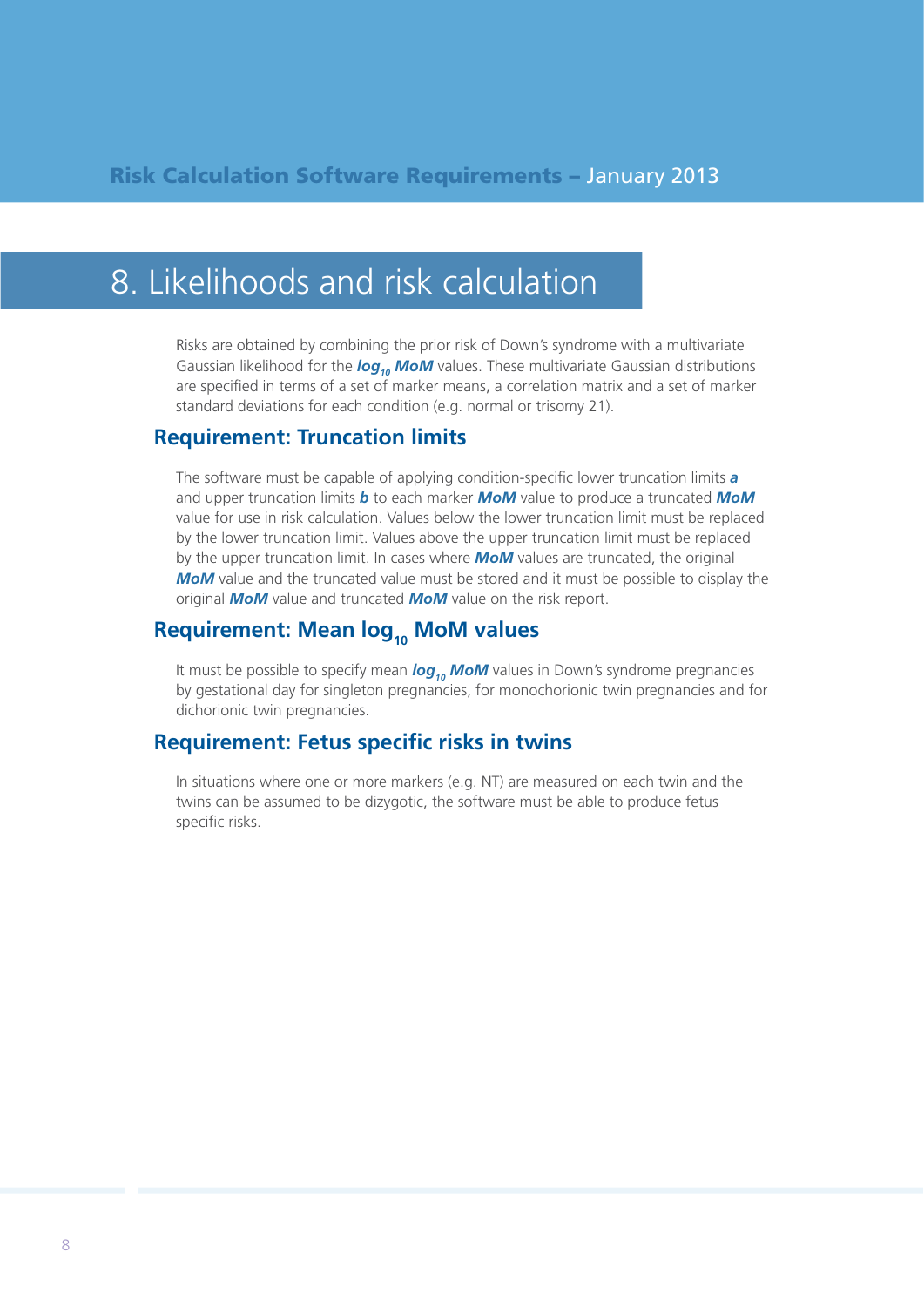## 9. Recalculation of risks

### **Requirement: Recalculation of risk**

In cases where information is updated and the risk recalculated by the user, the most recent information and risk information should be displayed. All previous information should be kept in the database for the purposes of auditing.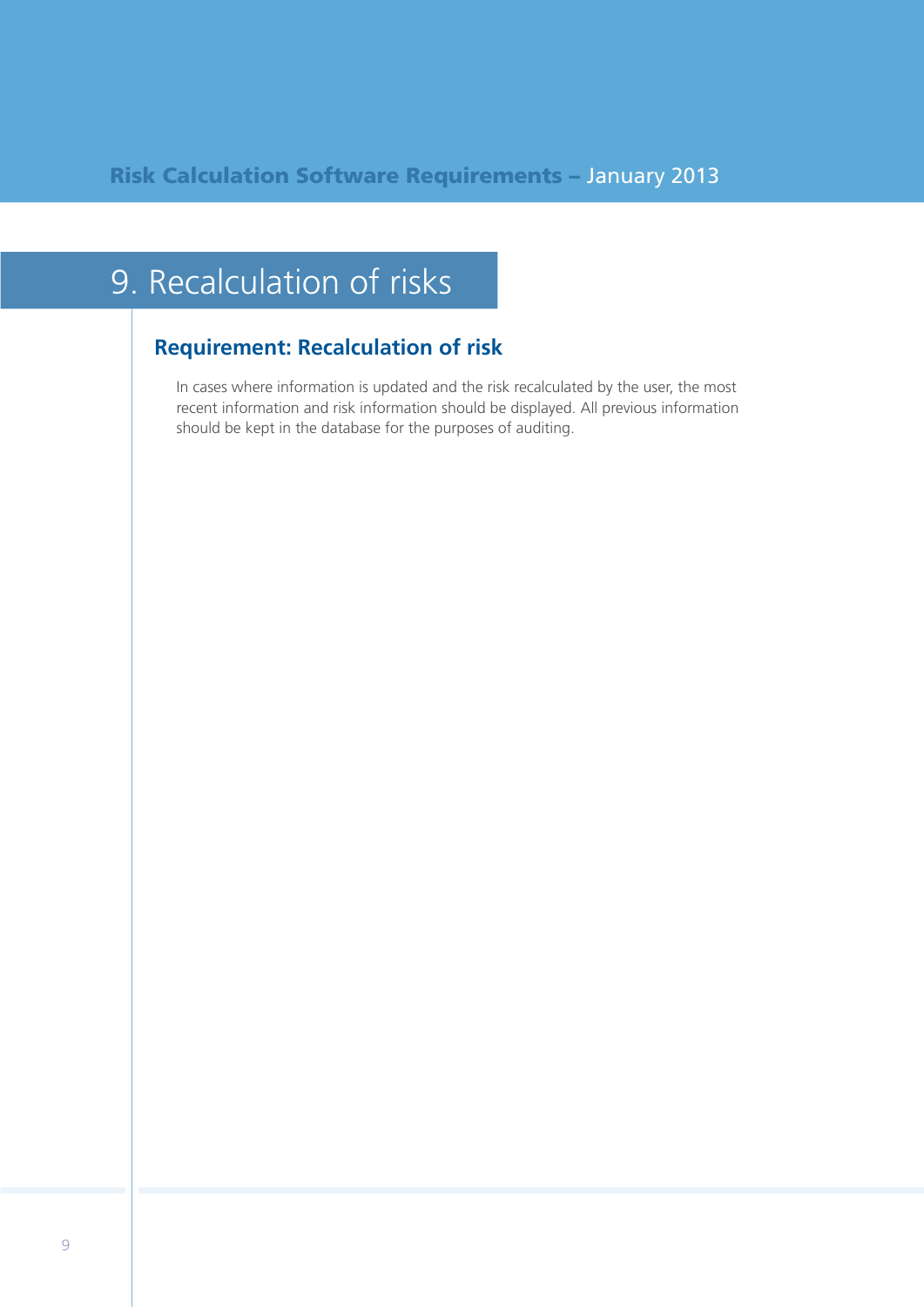## 10. Reporting risk information

### **Requirement: Minimum and maximum risks**

The software must be capable of imposing truncation limits on the reported risk so that the minimum reported risk is *less than 1 in a* and the maximum reported risk is *greater than 1 in b.* 

For example, less than 1 in 5,000; greater than 1 in 5.

The database should contain both the reported risk and the risk to full precision as calculated.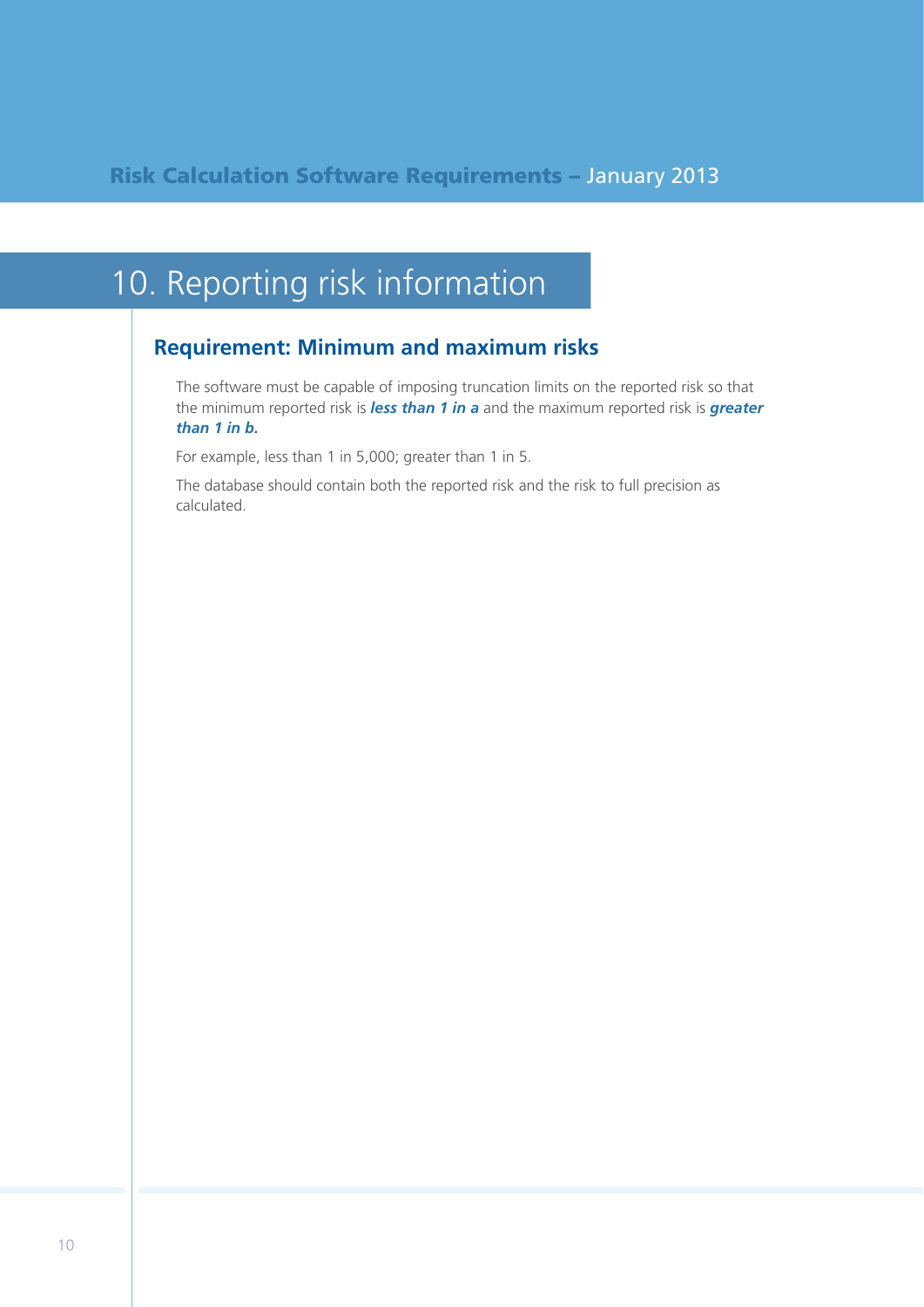### 11. Diagnostics

### **Requirement: MoM diagnostics**

It must be possible for the user to select a subset of data based on any combination of date range, ethnic group, smoking status, singleton or twin pregnancy, analyser, reagent lot or sonographer.

The software must then be able to produce the following diagnostic plots.

CUSUM plots of **log<sub>10</sub>** MoM values

Plots of the standardised screen positive rate, with 95% confidence intervals, by calendar month.

Estimated median *MoMs* with 95% confidence intervals by gestational week

Estimated median *MoMs* with 95% confidence intervals by maternal weight group

Estimated median *MoMs* with 95% confidence intervals by smoking status

Estimated median *MoM* with 95% confidence intervals by ethnicity

Estimated median *MoM* with 95% confidence intervals by diabetes status

Estimated median *MoM* values by analyser

#### **Requirement: Event log**

The software must be able to maintain an event log to record events such as lot change, analyser service, recalibration and median updates. The software must be capable of indicating these events to the CUSUM chart.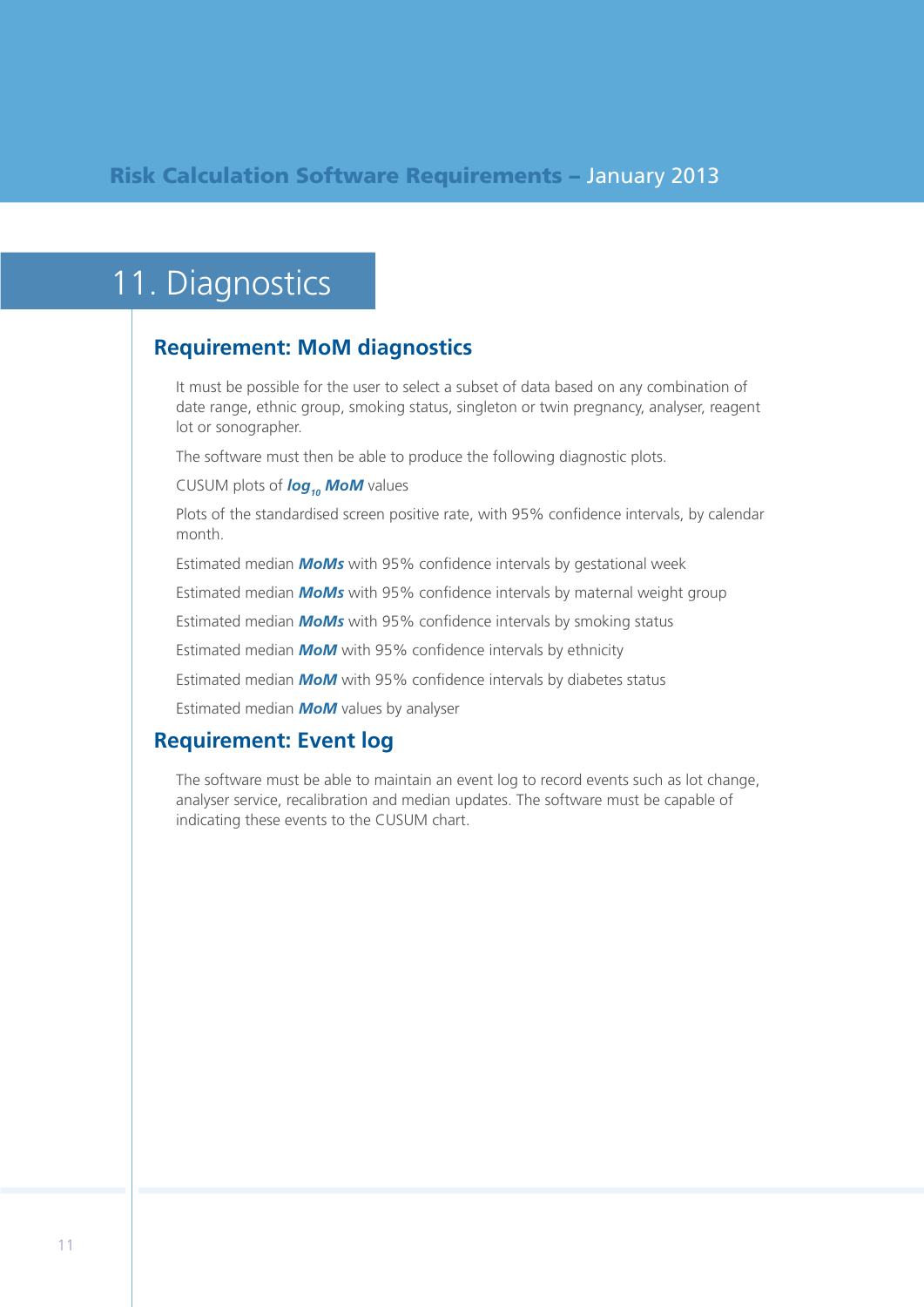## 12. Export facility

### **Requirement: Export**

It should be possible for the user to specify a list of database fields and a date range to obtain a Microsoft Excel copy of the records over the date range containing the data in the specified fields. The fields must include all data used in the calculations of **MoM** values and risks including all ultrasound measurements. Identification codes for sonographers should also be included.